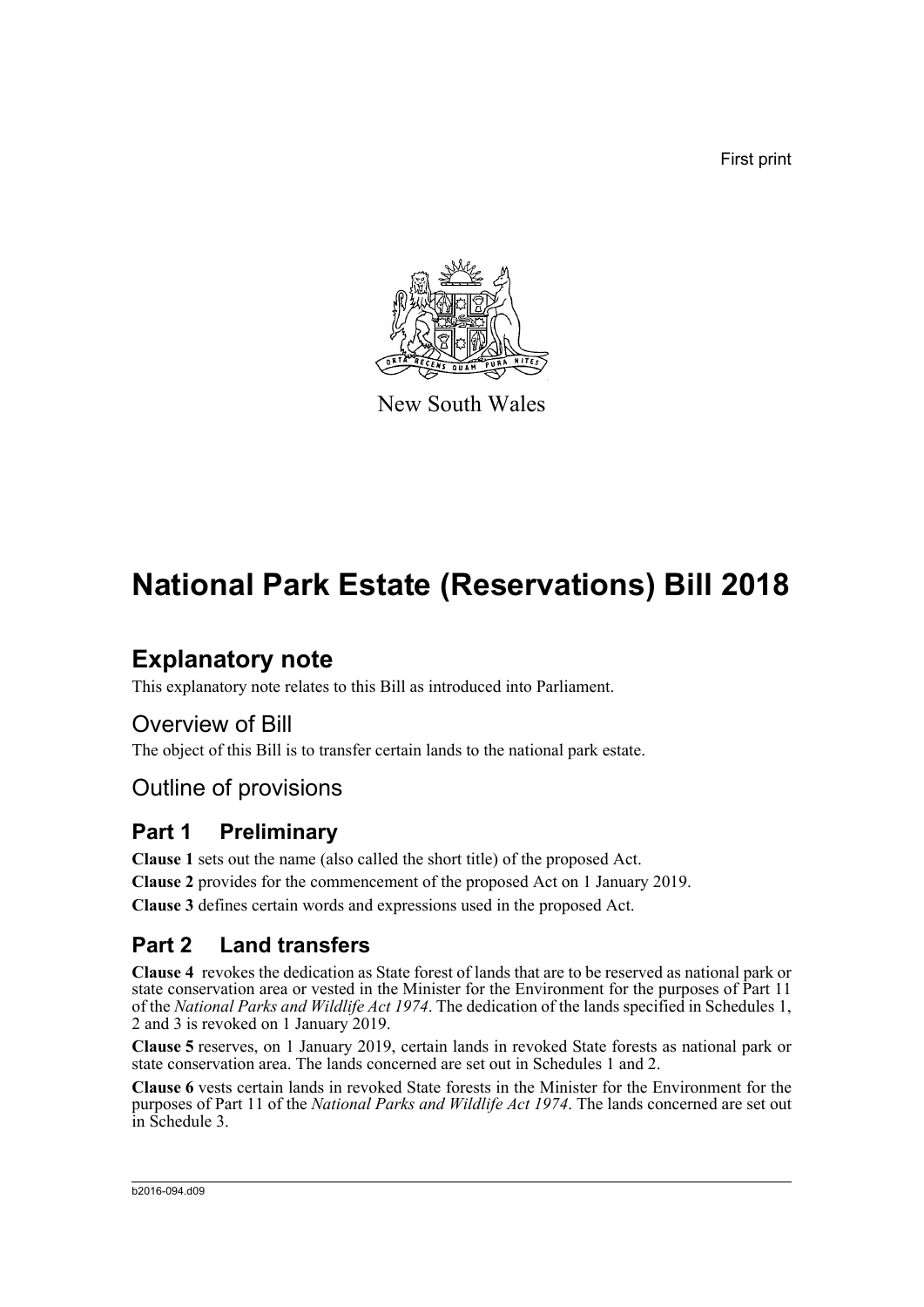**Clause 7** enables the Chief Executive of the Office of Environment and Heritage to adjust the descriptions of land in Schedules 1–3 in order to alter the boundaries of the land for the purposes of effective management of national park estate land and State forest land, to adjust boundaries to public roads, to adjust descriptions of easements or to provide a more detailed description of the boundaries of the land.

# **Part 3 Miscellaneous**

**Clause 8** provides that the proposed Act binds the Crown.

**Clause 9** enables the making of regulations for the purposes of the proposed Act.

# **Schedule 1 [State forests reserved as national park](#page-9-0)**

**Schedule 1** sets out the lands within State forests (whose dedication as State forest is revoked) that are, on 1 January 2019, reserved as national park.

# **Schedule 2 [State forests reserved as state conservation area](#page-9-0)**

**Schedule 2** sets out the lands within State forests (whose dedication as State forest is revoked) that are, on 1 January 2019, reserved as state conservation area.

## **Schedule 3 State forests vested in NPW Minister**

**Schedule 3** sets out the lands (whose dedication as State forest is revoked) that are, on 1 January 2019, vested in the Minister for the Environment for the purposes of Part 11 of the *National Parks and Wildlife Act 1974*.

## **Schedule 4 Land transfers—ancillary and special provisions**

**Schedule 4** makes ancillary and special provisions with respect to land transferred under the proposed Act.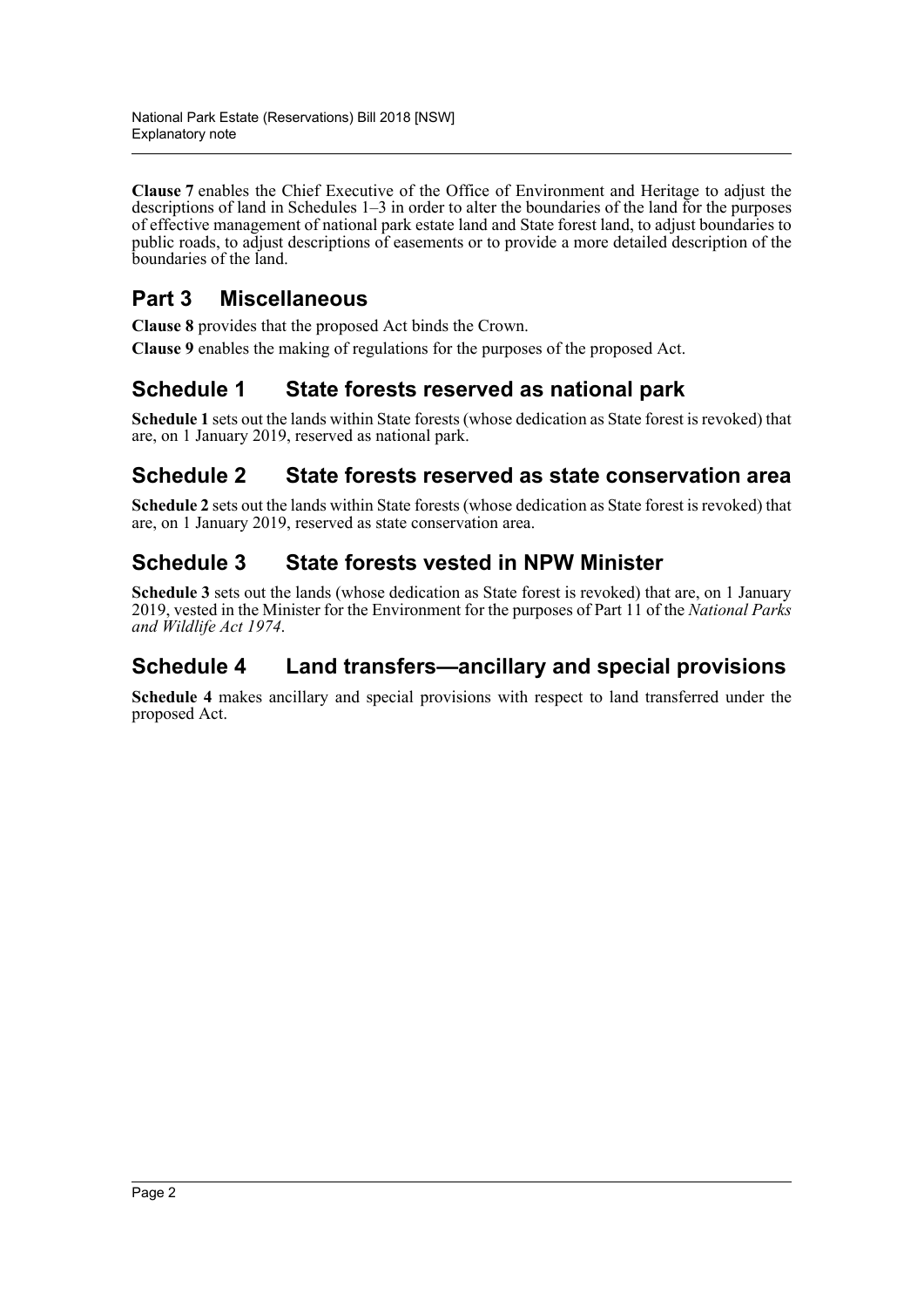First print



New South Wales

# **National Park Estate (Reservations) Bill 2018**

# **Contents**

|                   |                       |                                                                       | Page           |  |
|-------------------|-----------------------|-----------------------------------------------------------------------|----------------|--|
| Part 1            |                       | <b>Preliminary</b>                                                    |                |  |
|                   | 1                     | Name of Act                                                           | 2              |  |
|                   | 2                     | Commencement                                                          | $\overline{2}$ |  |
|                   | 3                     | Definitions                                                           | $\overline{2}$ |  |
| Part 2            | <b>Land transfers</b> |                                                                       |                |  |
|                   | 4                     | Revocation of State forests                                           | 3              |  |
|                   | 5                     | Reservation of former State forests as national park or state         |                |  |
|                   |                       | conservation area                                                     | 3              |  |
|                   | 6                     | Vesting in NPW Minister of former State forests on 1 January 2019     | 3              |  |
|                   | 7                     | Adjustment of description of land transferred to national park estate | 3              |  |
| Part 3            |                       | <b>Miscellaneous</b>                                                  |                |  |
|                   | 8                     | Act to bind Crown                                                     | 6              |  |
|                   | 9                     | Regulations                                                           | 6              |  |
| Schedule 1        |                       | State forests reserved as national park                               | 7              |  |
| <b>Schedule 2</b> |                       | State forests reserved as state conservation area                     | 8              |  |
| Schedule 3        |                       | <b>State forests vested in NPW Minister</b>                           | 9              |  |
| <b>Schedule 4</b> |                       | Land transfers—ancillary and special provisions                       | 10             |  |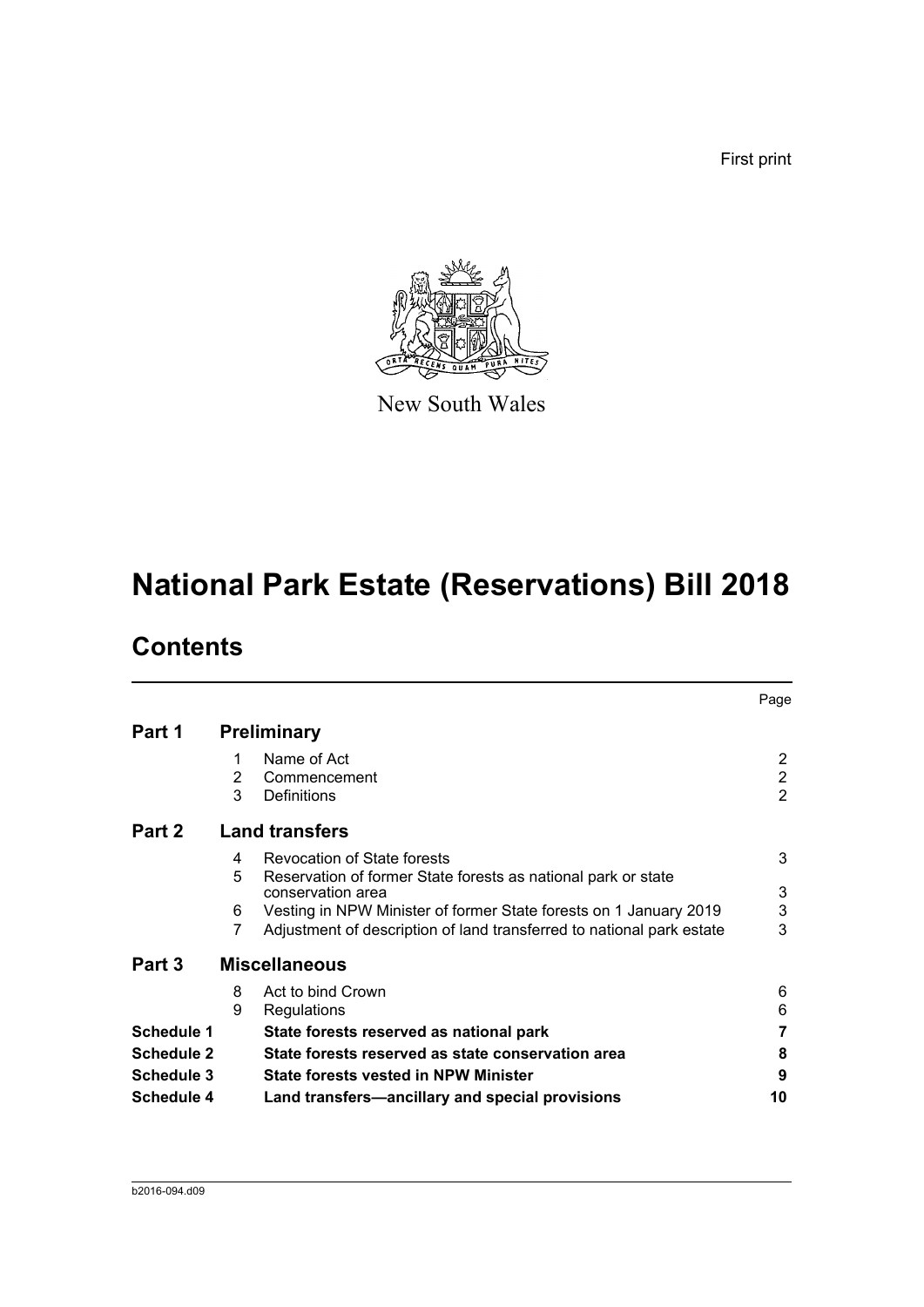

New South Wales

# **National Park Estate (Reservations) Bill 2018**

No , 2018

## **A Bill for**

An Act to transfer certain State forest land to the national park estate; and for other purposes.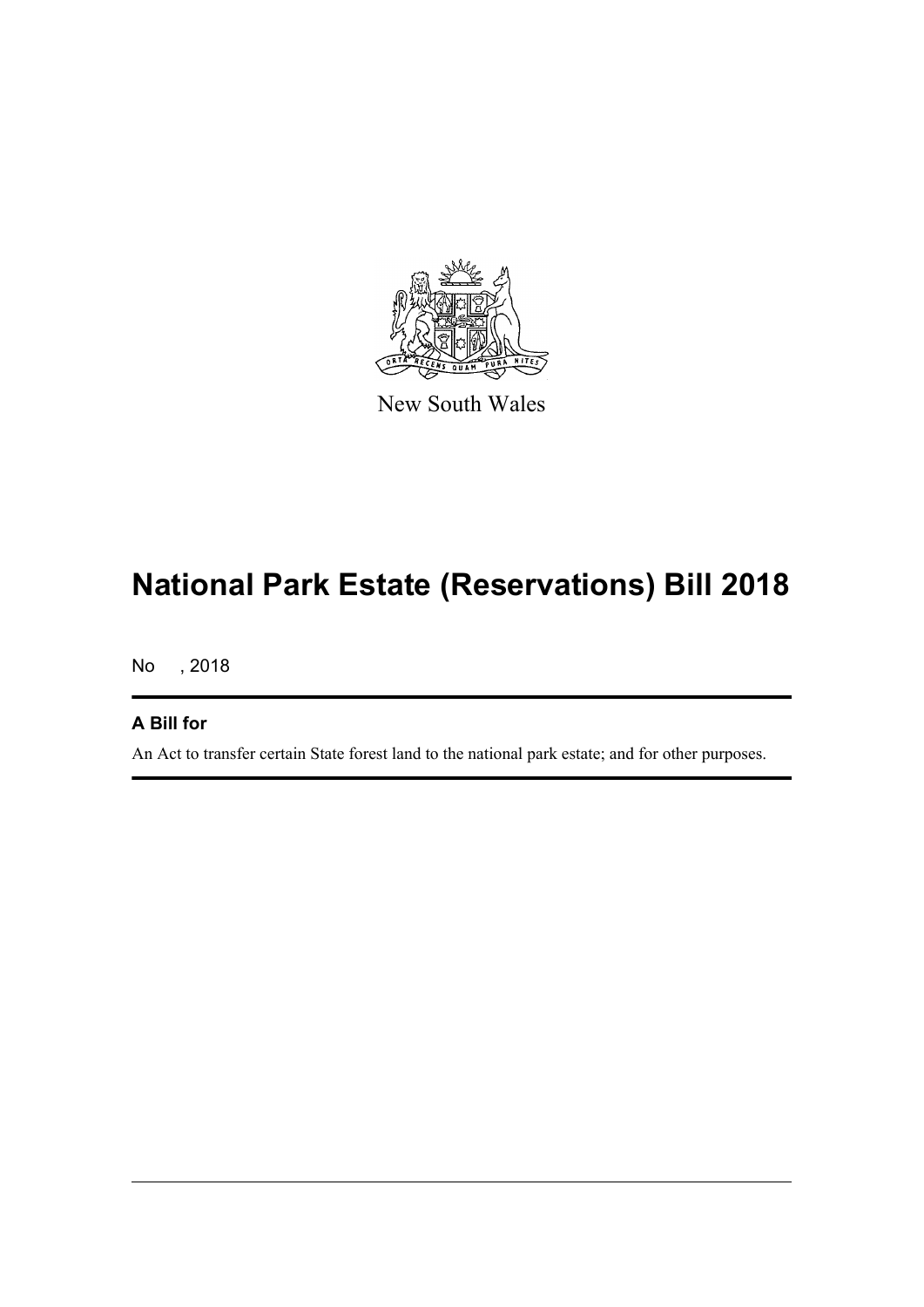<span id="page-4-3"></span><span id="page-4-2"></span><span id="page-4-1"></span><span id="page-4-0"></span>

|              | The Legislature of New South Wales enacts:<br><b>Preliminary</b><br>Part 1 |                                                                                                                                                                                                                                  |                |
|--------------|----------------------------------------------------------------------------|----------------------------------------------------------------------------------------------------------------------------------------------------------------------------------------------------------------------------------|----------------|
|              |                                                                            |                                                                                                                                                                                                                                  |                |
| 1            |                                                                            | <b>Name of Act</b>                                                                                                                                                                                                               | 3              |
|              |                                                                            | This Act is the <i>National Park Estate (Reservations) Act 2018</i> .                                                                                                                                                            | 4              |
| $\mathbf{2}$ |                                                                            | <b>Commencement</b>                                                                                                                                                                                                              | 5              |
|              |                                                                            | This Act commences on 1 January 2019.                                                                                                                                                                                            | 6              |
| 3            | <b>Definitions</b>                                                         |                                                                                                                                                                                                                                  | 7              |
|              | (1)                                                                        | In this Act:<br><b>NPW Minister</b> means the Minister administering Divisions 1 and 2 of Part 4 of the<br>National Parks and Wildlife Act 1974.                                                                                 | 8<br>9<br>10   |
|              |                                                                            | <b>State forest</b> means land dedicated under the <i>Forestry Act 2012</i> (or under the former<br><i>Forestry Act 1916</i> or the former <i>Forestry Act 1909</i> ) as a State forest, being a<br>dedication that is in force. | 11<br>12<br>13 |
|              |                                                                            | <b>Note.</b> The <i>Interpretation Act 1987</i> contains definitions and other provisions that affect the<br>interpretation and application of this Act.                                                                         | 14<br>15       |
|              | (2)                                                                        | Notes included in this Act do not form part of this Act.                                                                                                                                                                         | 16             |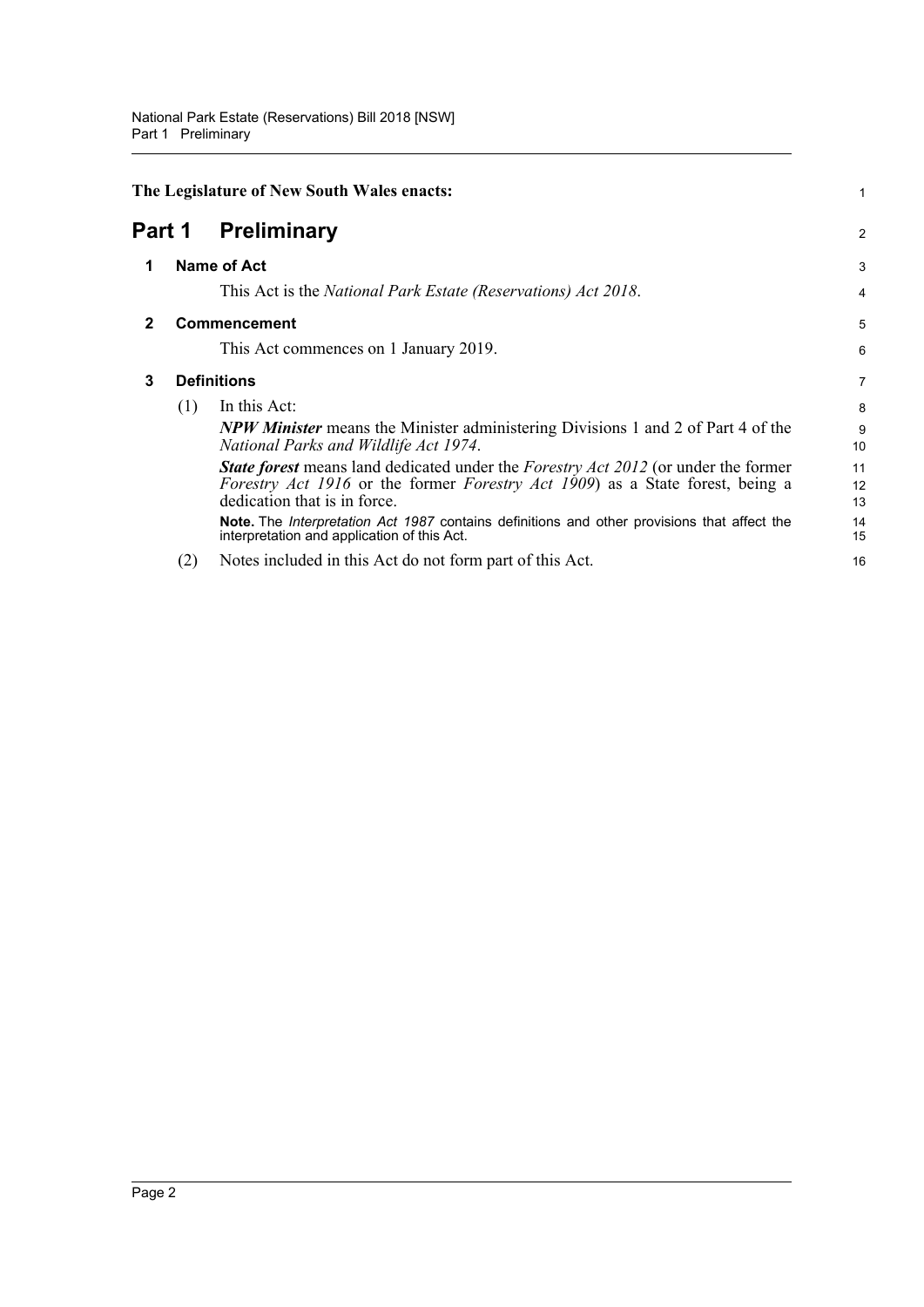# <span id="page-5-1"></span><span id="page-5-0"></span>**Part 2 Land transfers** <sup>1</sup>

## **4 Revocation of State forests** 2

- (1) The dedication as State forest of the lands described in Schedules 1, 2 and 3 is  $\frac{3}{2}$ revoked on 1 January 2019. 4
- (2) Any notices under section 18 of the *Forestry Act 2012* (or under section 21A of the 5 *Forestry Act 1916*) that declare, as special management zones, areas of State forests whose dedication is revoked by subsection (1) are also revoked by this Act on the date the dedication is revoked, but only to the extent to which they relate to special management zones, or parts of special management zones, situated within the lands referred to in that subsection. 10

14 13 12

19 18

23

40 39

43

(3) Any notices under section 16 of the *Forestry Act 2012* (or under section 25A of the 11 *Forestry Act 1916*) that set apart, as flora reserves, areas of State forests whose dedication is revoked by subsection (1) are also revoked by this Act on the date the dedication is revoked, but only to the extent to which they relate to flora reserves, or parts of flora reserves, situated within the lands referred to in that subsection. 15

#### <span id="page-5-2"></span>**5 Reservation of former State forests as national park or state conservation area** 16

The lands described in Schedules 1 and 2 are, on the date their dedication as State 17 forest is revoked by section 4, reserved under the *National Parks and Wildlife Act 1974* as, or as part of, national park or state conservation area (as indicated in the relevant Schedule). 20

#### <span id="page-5-3"></span>**6 Vesting in NPW Minister of former State forests on 1 January 2019** 21

- (1) The lands described in Schedule 3 vest, on 1 January 2019, in the NPW Minister on 22 behalf of the Crown for the purposes of Part 11 of the *National Parks and Wildlife Act 1974* for an estate in fee simple, freed and discharged from: 24
	- (a) all trusts, obligations, estates, interests, rights of way or other easements, and 25
	- (b) any dedication, reservation, Crown grant or vesting to which the lands were 26 subject, and any such dedication, reservation, grant or vesting is revoked. 27
- (2) Despite subsection (1), the lands described in Schedule 3 are not freed and 28 discharged from any continued perpetual lease, continued special lease or continued term lease within the meaning of Schedule 1 to the *Crown Land Management Act 2016* (or from rights or interests arising under an incomplete purchase within the meaning of that Act of land that was formerly under a lease of that kind) to which the lands were subject immediately before their vesting under this section. 33

#### <span id="page-5-4"></span>**7 Adjustment of description of land transferred to national park estate** 34

- (1) The description of any land in Schedules 1, 2 and 3 (a *relevant Schedule*) may be 35 adjusted in accordance with this section. 36
- (2) A description of land may be adjusted from time to time: 37
	- (a) to alter the boundaries of the land for the purposes of the effective 38 management of national park estate land and State forest land, including adjustments to enable boundaries to follow distinctive land features, to provide access to land or to rationalise the boundaries of similar areas of land, or 41
	- (b) to adjust the boundary of any land adjoining a public road, including 42 adjustments to enable the boundary to follow the formed path of the road or to provide an appropriate setback from the carriageway of the road, or 44
	- (c) to include, remove or change a description of any easement or restriction to 45 which the land is subject, or 46

Page 3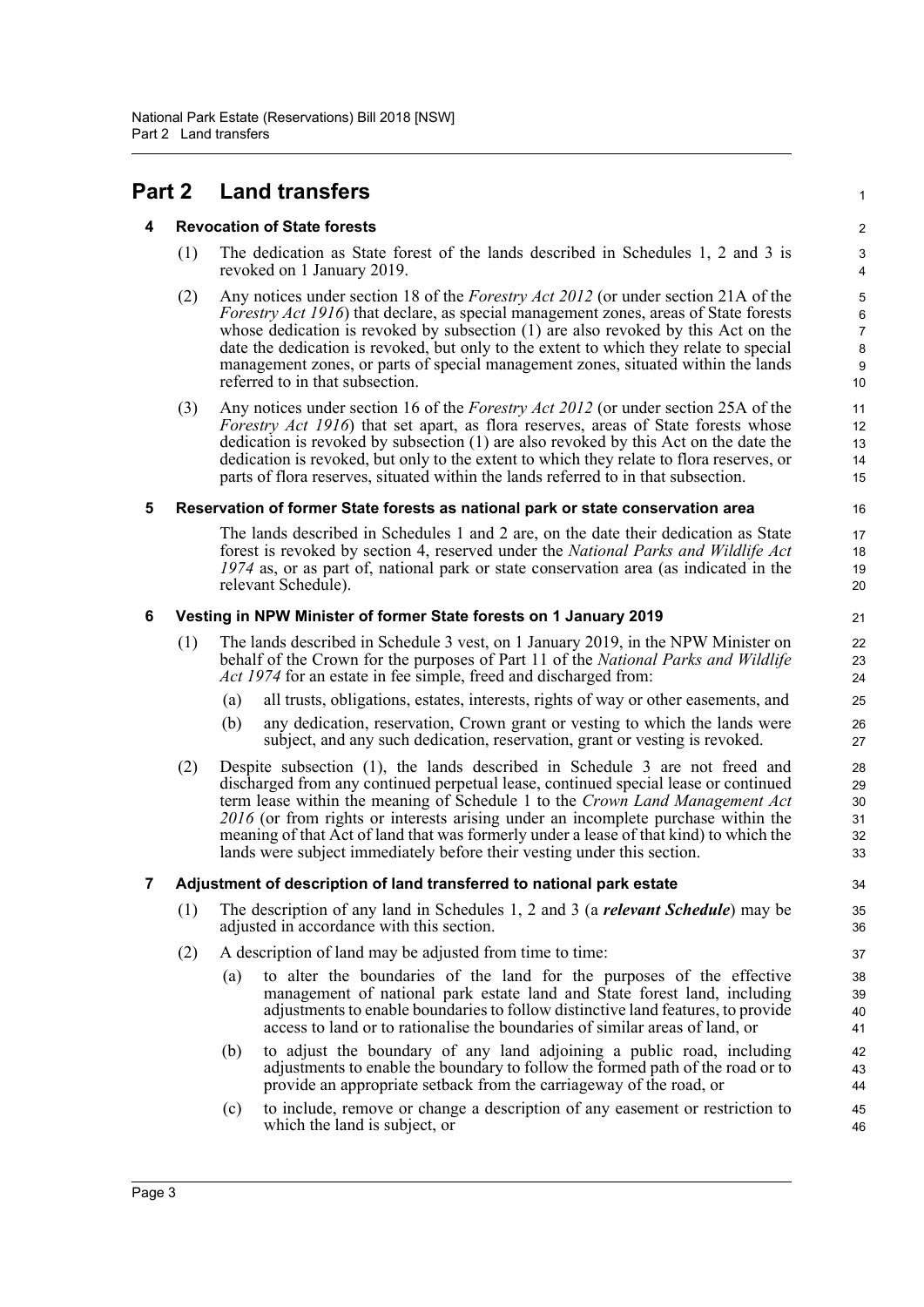|     | to provide a more detailed description of the boundaries of the land.<br>(d)                                                                                                                                                                                                                                              | $\mathbf{1}$ |  |  |
|-----|---------------------------------------------------------------------------------------------------------------------------------------------------------------------------------------------------------------------------------------------------------------------------------------------------------------------------|--------------|--|--|
| (3) | Any adjustment of a description of land may include adding to a relevant Schedule a<br>description of the land removed by the adjustment from the description of land in<br>another relevant Schedule.                                                                                                                    |              |  |  |
| (4) | An adjustment of the description of land is to be made by the Environment Agency<br>Head by a notice published on the NSW legislation website that amends a relevant<br>Schedule.                                                                                                                                         |              |  |  |
| (5) | A notice under this section may be published only with the approval of:                                                                                                                                                                                                                                                   |              |  |  |
|     | the NPW Minister, and<br>(a)                                                                                                                                                                                                                                                                                              | 9            |  |  |
|     | (b)<br>to the extent that the notice relates to a State forest—the Minister<br>administering the Forestry Act 2012, and                                                                                                                                                                                                   | 10<br>11     |  |  |
|     | to the extent that the notice applies to Crown land or a Crown road—the<br>(c)<br>Minister administering the Crown Land Management Act 2016, and                                                                                                                                                                          | 12<br>13     |  |  |
|     | to the extent that the notice applies to a classified road—the Minister<br>(d)<br>administering the provisions of the <i>Roads Act 1993</i> relating to classified roads.                                                                                                                                                 | 14<br>15     |  |  |
| (6) | The Environment Agency Head is required to certify in any notice under this section<br>that the adjustments effected by the notice will not result in significant reduction in<br>the size or value of national park estate land or State forest land.                                                                    |              |  |  |
| (7) | An adjustment of the description of land may only be made before 1 January 2022.                                                                                                                                                                                                                                          |              |  |  |
| (8) | If any of the land described in a relevant Schedule on the commencement of this Act<br>is not included in the adjusted description of the land, the land that is not included is<br>taken never to have been subject to or affected by the provisions of this Act applying<br>to land described in the relevant Schedule. |              |  |  |

- (9) If land included in the adjusted description of the land includes any land not 24 described in a relevant Schedule on the commencement of this Act, the land is taken to have been subject, on and from the commencement of this Act, to the provisions of this Act applying to land described in the relevant Schedule. 27
- (10) The Environment Agency Head may, in a notice published under this section to 28 adjust the boundary of land adjoining a public road, declare that: 29
	- (a) the land (described in the notice) is part of the public road and, accordingly, is 30 vested in the roads authority for the public road under the *Roads Act 1993* or is Crown land, or 32

26 25

31

35 34

41

43

 $45$ 

- (b) the land (described in the notice) ceases to be part of the public road and is 33 divested from the relevant roads authority or the Crown and becomes part of the land subject to the provisions of this Act applying to land described in the relevant Schedule in which the land is included. 36
- $(11)$  A declaration under subsection  $(10)$  has effect despite anything to the contrary in the  $37$ *Roads Act 1993*. 38
- (12) In this section: 39

*appropriate setback*, in relation to a carriageway of a road, includes a setback that 40 allows for drainage, signposts, traffic control devices, lighting and other supporting infrastructure for the road. 42

*classified road* and *public road* have the same meanings as they have in the *Roads Act 1993*. 44

*Environment Agency Head* means the Chief Executive of the Office of Environment and Heritage. 46

*land adjoining a public road* includes land in the vicinity of a public road. 47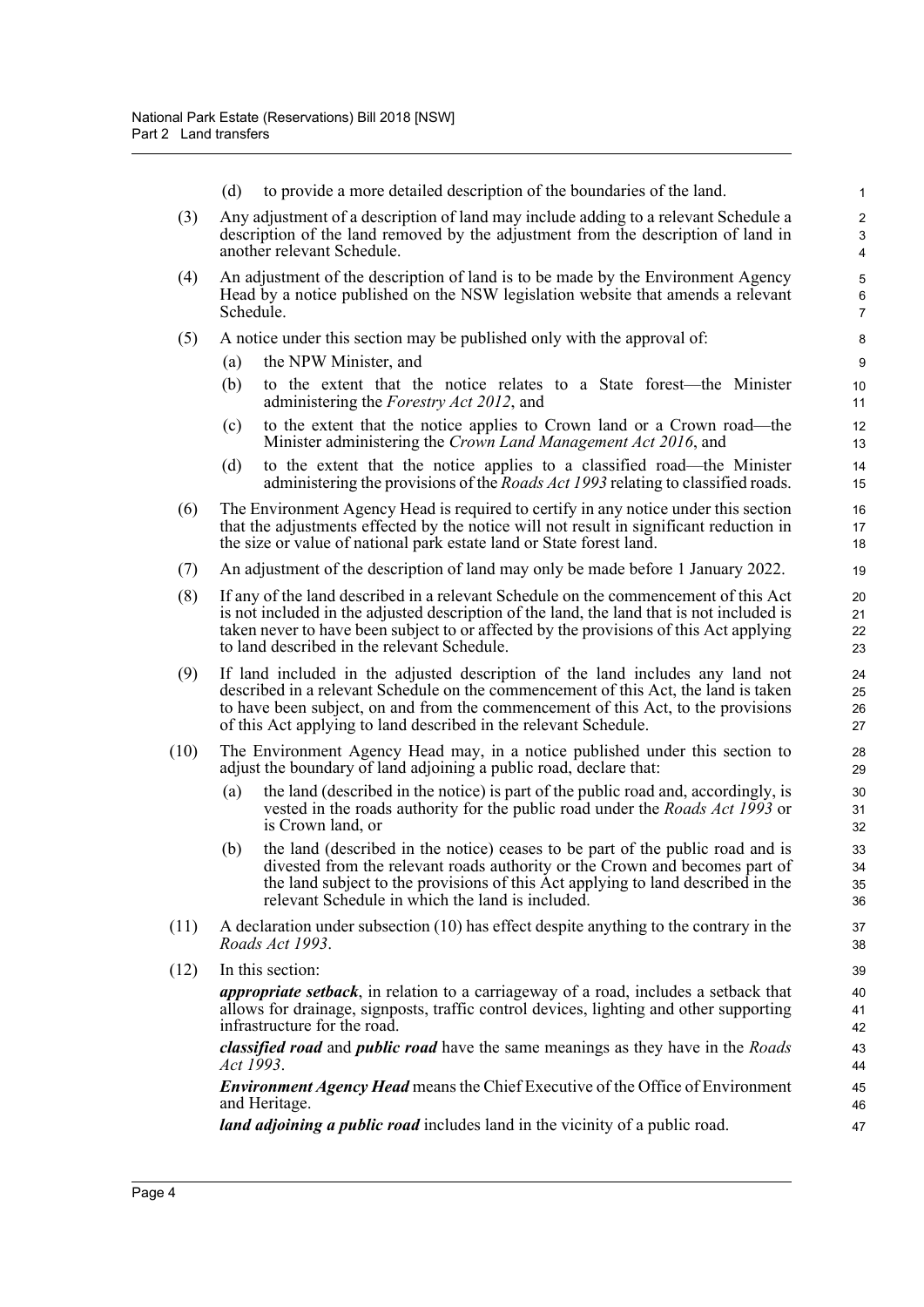| <i>national park estate land means:</i> |  |
|-----------------------------------------|--|
|-----------------------------------------|--|

| (a) | land reserved under the <i>National Parks and Wildlife Act 1974</i> , or                                    |  |
|-----|-------------------------------------------------------------------------------------------------------------|--|
| (b) | land vested in the NPW Minister for the purposes of Part 11 of the National<br>Parks and Wildlife Act 1974. |  |
|     |                                                                                                             |  |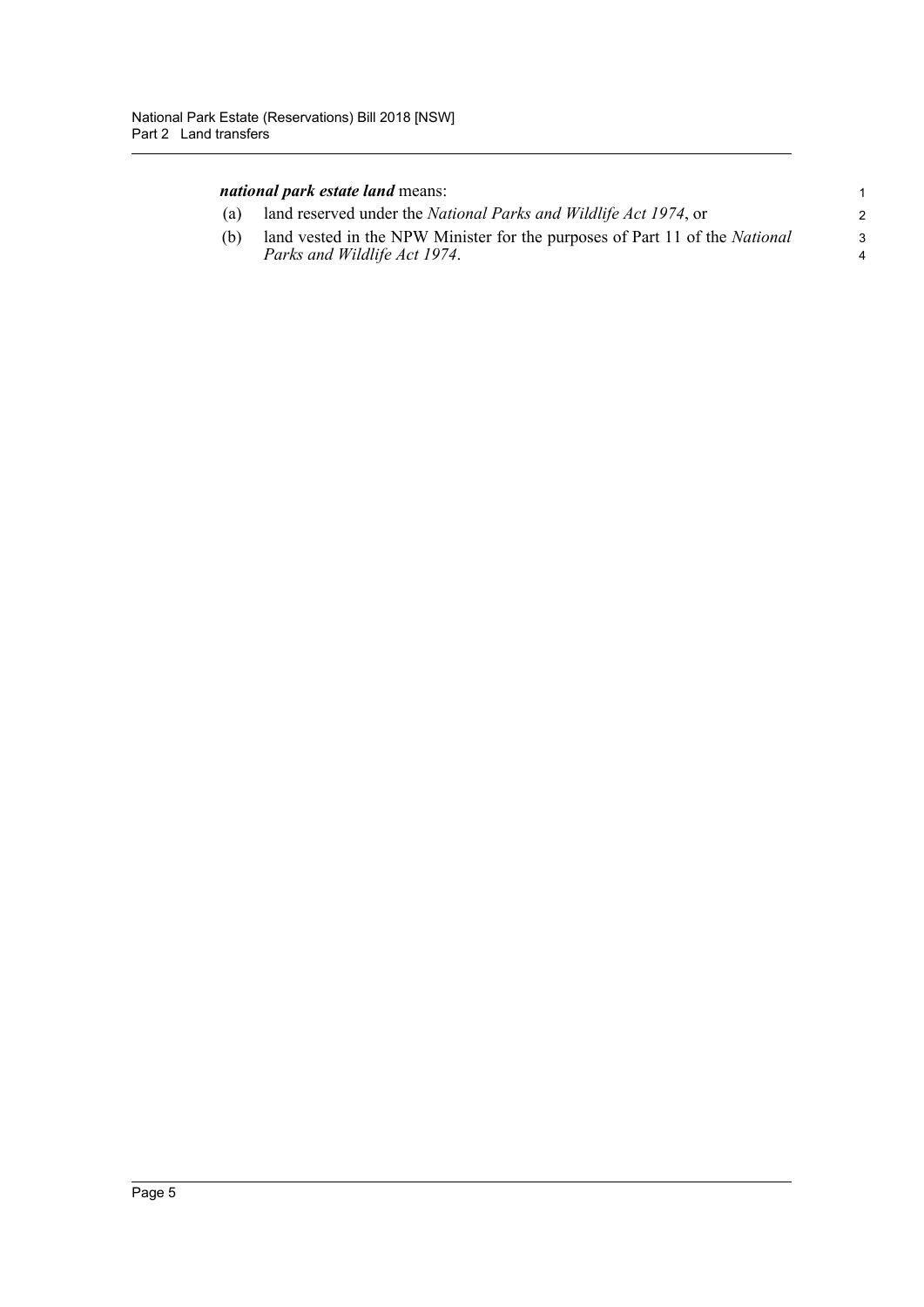## <span id="page-8-1"></span><span id="page-8-0"></span>**Part 3 Miscellaneous** <sup>1</sup>

## **8 Act to bind Crown** 2

This Act binds the Crown in right of New South Wales and, in so far as the legislative 3 power of the Parliament of New South Wales permits, the Crown in all its other capacities. 5

4

9 8

15 14

20

23

26

#### <span id="page-8-2"></span>**9 Regulations** 6

- (1) The Governor may make regulations, not inconsistent with this Act, for or with  $\frac{7}{2}$ respect to any matter that by this Act is required or permitted to be prescribed or that is necessary or convenient to be prescribed for carrying out or giving effect to this Act.  $\qquad \qquad$  10
- (2) The regulations may contain provisions of a savings or transitional nature consequent  $11$ on the enactment of this Act or any Act that amends this Act. 12
- (3) Any such provision has effect despite anything to the contrary in Schedule 4 (Land 13 transfers—ancillary and special provisions). The regulations may make separate savings and transitional provisions or amend Schedule 4 to consolidate the savings and transitional provisions. 16
- (4) Any such provision may, if the regulations so provide, take effect from the date of 17 assent to the Act concerned or a later date. 18
- (5) To the extent to which any such provision takes effect from a date that is earlier than 19 the date of its publication on the NSW legislation website, the provision does not operate so as: 21
	- (a) to affect, in a manner prejudicial to any person (other than the State or an 22 authority of the State), the rights of that person existing before the date of its publication, or 24
	- (b) to impose liabilities on any person (other than the State or an authority of the 25 State) in respect of anything done or omitted to be done before the date of its publication. 27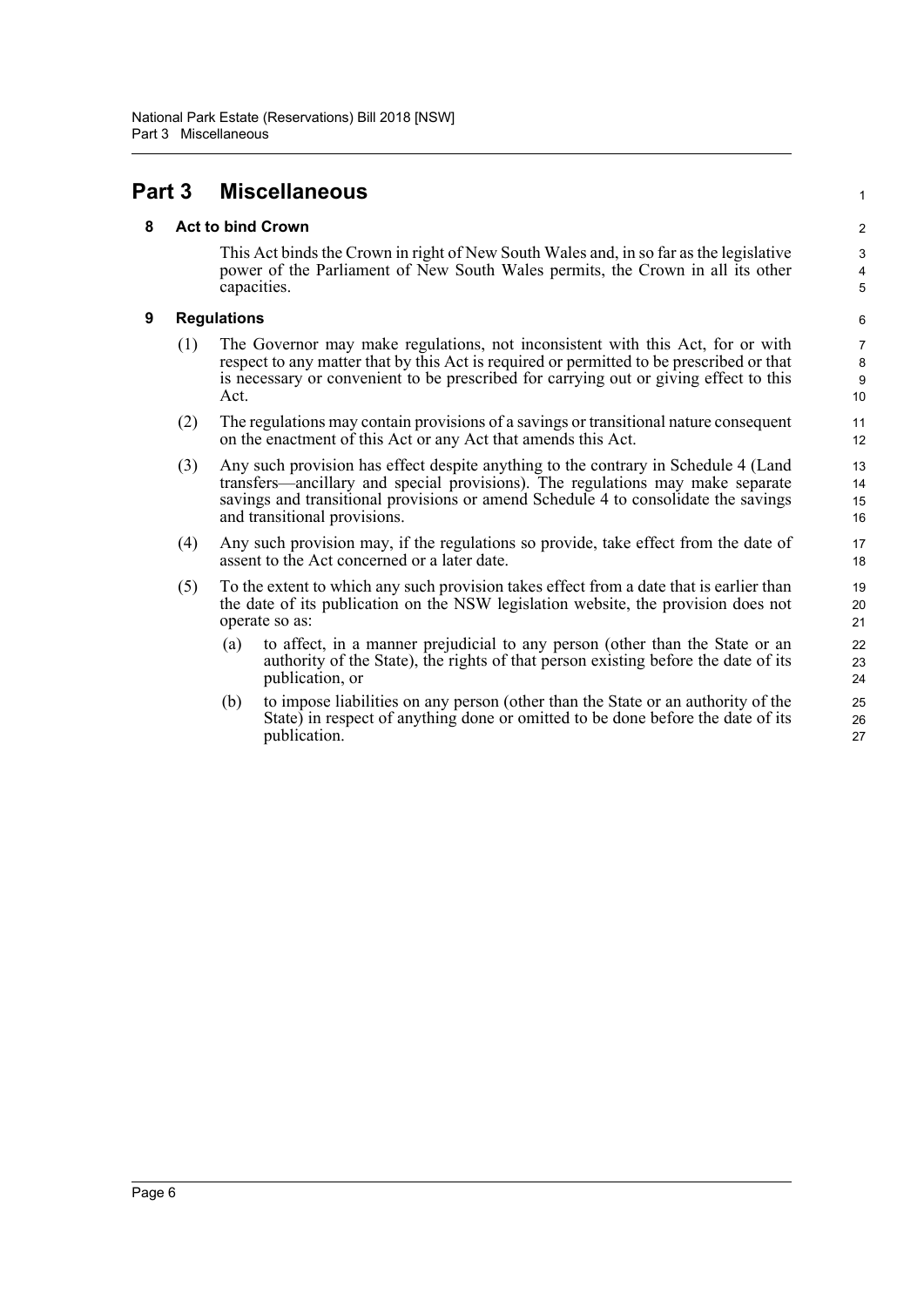## <span id="page-9-0"></span>**Schedule 1 State forests reserved as national park** <sup>1</sup>

#### **1 Addition to Willi Willi National Park: Carrai State Forest No 909** 2

An area of about 2,080 hectares, being part of Carrai State Forest No 909, dedicated 3 by proclamation published in the NSW Government Gazette on 14 October 1949, and Extensions No 1 and No 5, dedicated on 28 April 1950 and 2 August 1985, respectively, in the Parishes of Clarke, Loch and Dudley, Counties of Dudley and Vernon, and being the land shown coloured pink on the diagram catalogued Misc R 00339 in the Office of Environment and Heritage, subject to any variations or exceptions noted on the diagram.

13 12

## **2 Addition to Budderoo National Park: Yarrawa State Forest No 878** 10

An area of about 120.6 hectares, being part of Yarrawa State Forest No 878, 11 dedicated by proclamation published in the NSW Government Gazette on 26 February 1943, being the whole of Extension 1, dedicated on 11 November 1949, in the Parish of Yarrawa, County of Camden. 14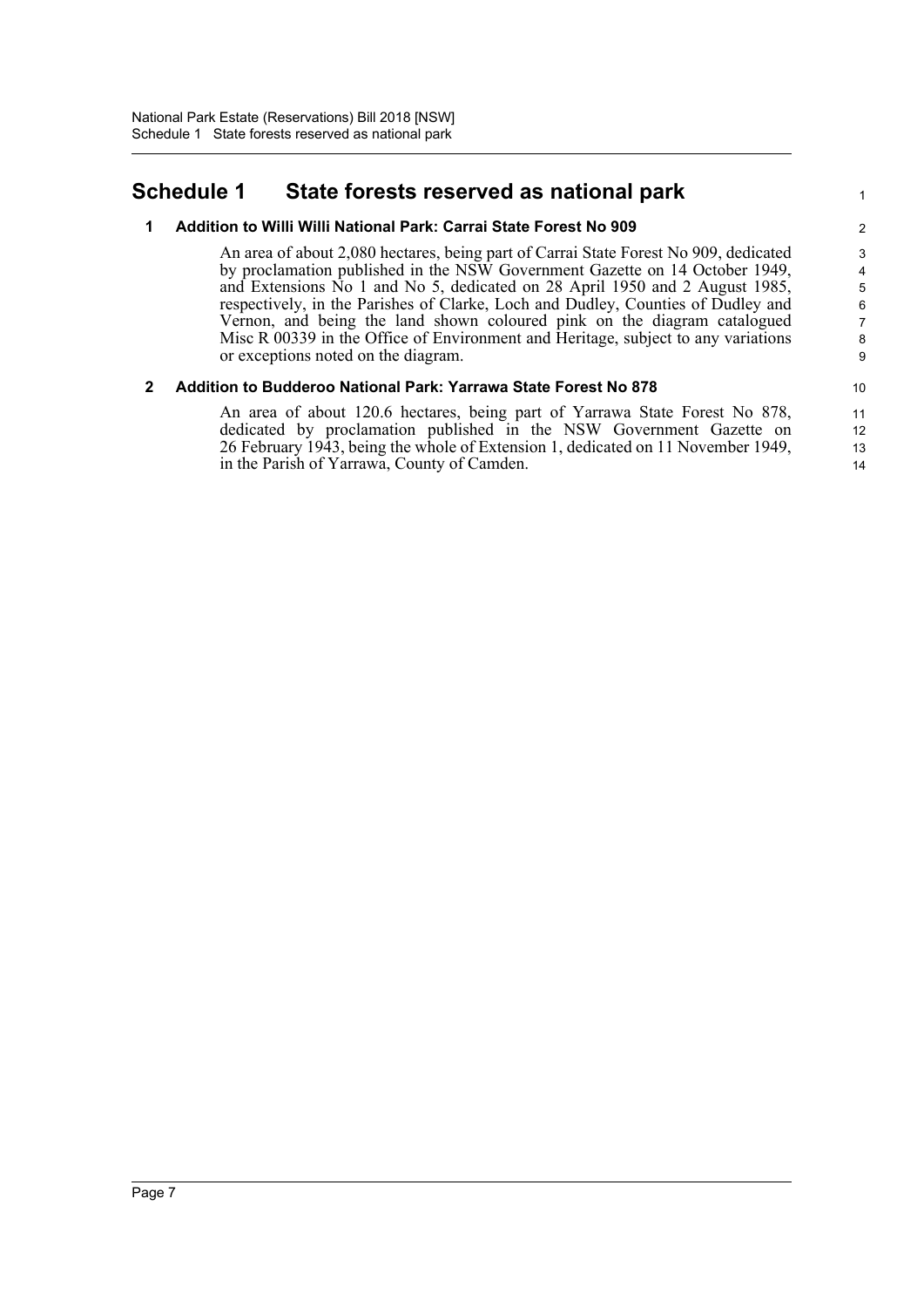## <span id="page-10-0"></span>**Schedule 2 State forests reserved as state conservation area** <sup>1</sup>

## **1 Addition to Curracabundi State Conservation Area: Mernot State Forest No 1047** 2

An area of about 1,144 hectares, being the whole of Mernot State Forest No 1047, 3 dedicated by proclamation published in the NSW Government Gazette on 3 October 1986, being the whole of Extension 1, dedicated on 8 May 1987, in the Parish of Barnard, County of Hawes. 6

5 4

9

## **2 Yango State Conservation Area** 7

An area of about 647.5 hectares, being the whole of Yango State Forest No 278, 8 dedicated by proclamation published in the NSW Government Gazette on 15 December 1916, in the Parish of Yango, County of Northumberland. 10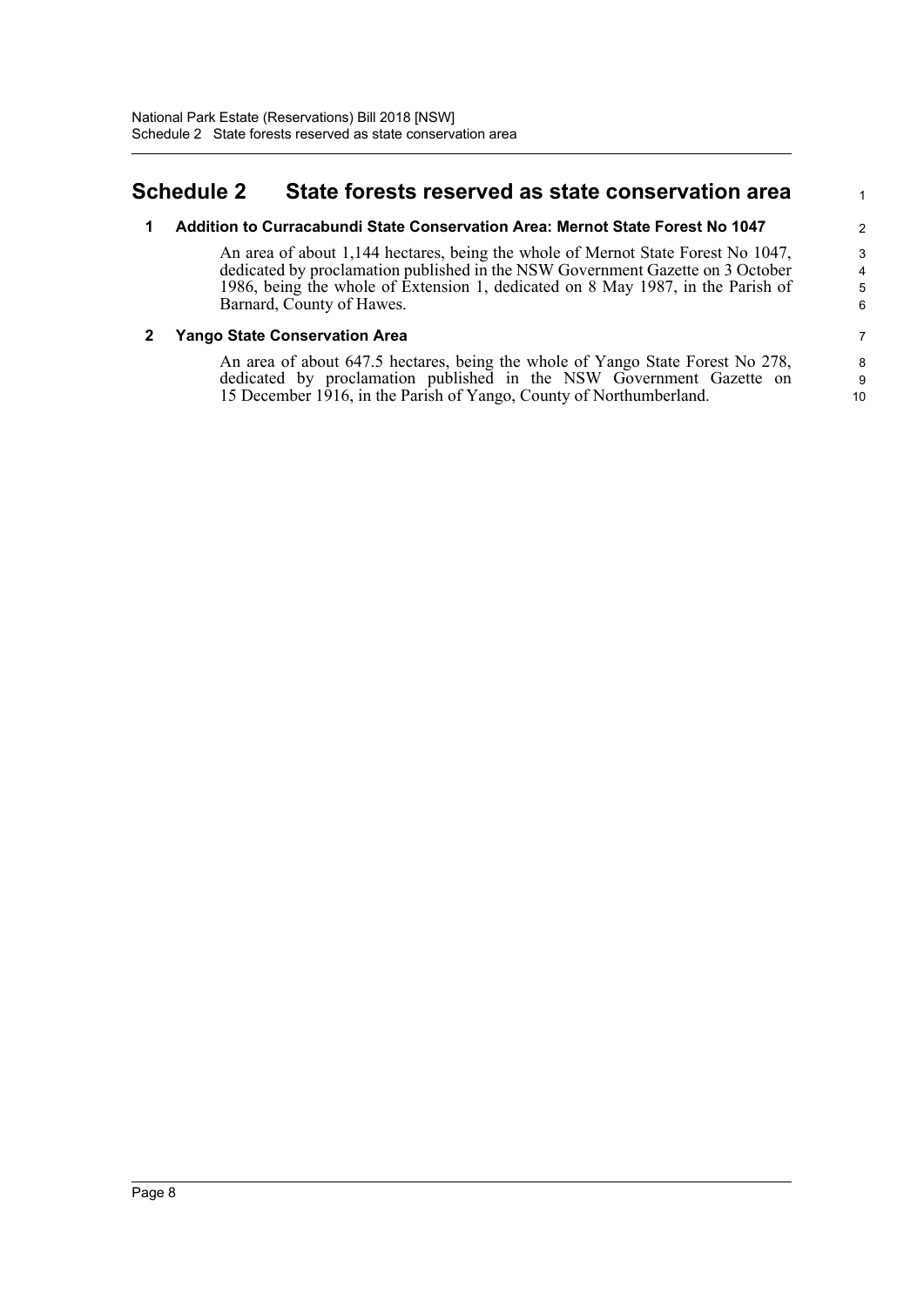## <span id="page-11-0"></span>**Schedule 3 State forests vested in NPW Minister** 1

**1** An area of about 513 hectares, being the whole of Muldiva State Forest No 1049, 2 being Lot 8, DP 752815 and dedicated by proclamation published in the NSW Government Gazette on 12 June 1987, in the Parish of Bostobrick, County of Fitzroy. 4

3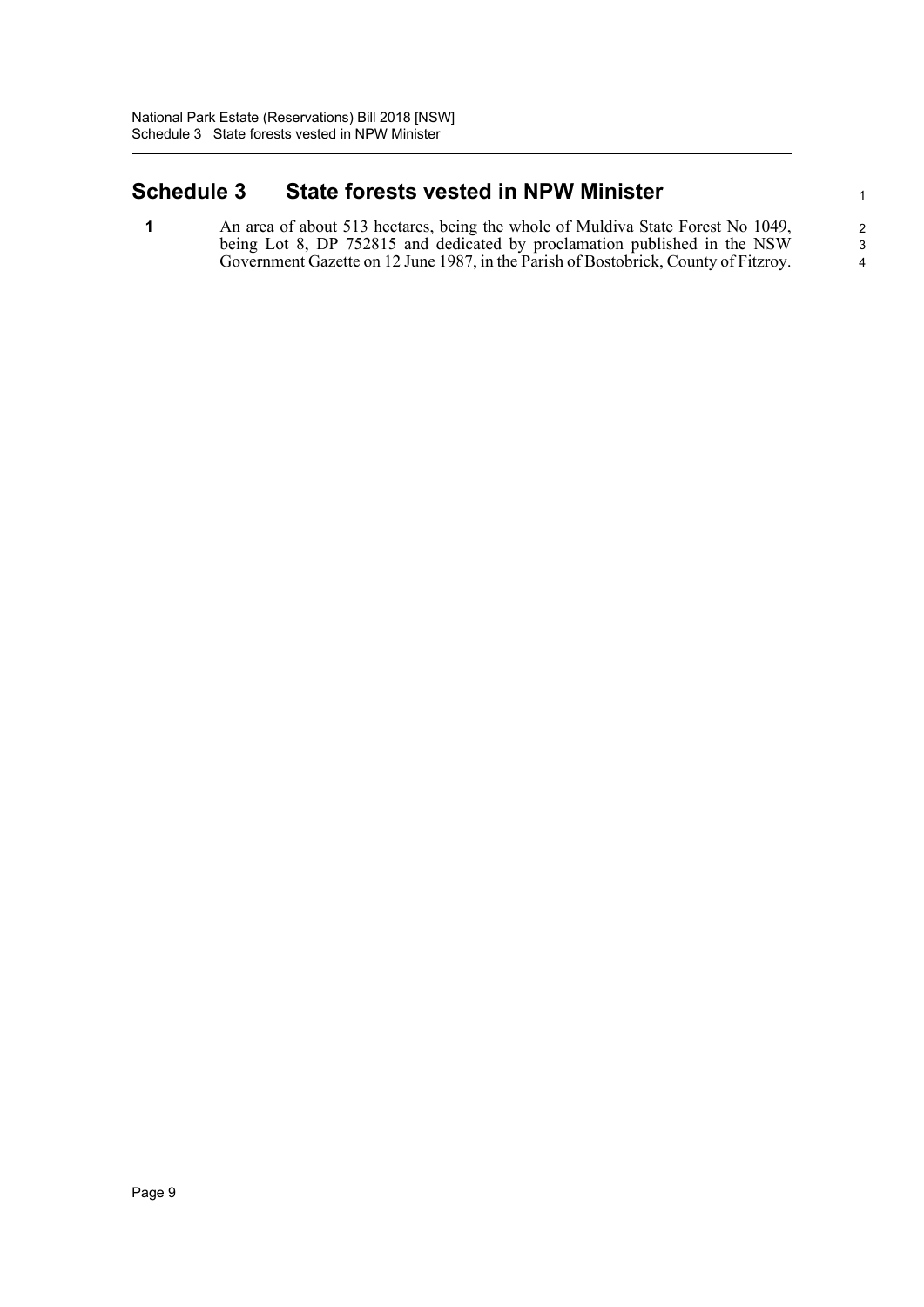# <span id="page-12-0"></span>**Schedule 4 Land transfers—ancillary and special provisions**

| 1            |                                                                  | <b>Exclusion of freehold and certain leasehold interests</b>                                                                                                                                                                                                                                                                                                      | 2                                 |  |
|--------------|------------------------------------------------------------------|-------------------------------------------------------------------------------------------------------------------------------------------------------------------------------------------------------------------------------------------------------------------------------------------------------------------------------------------------------------------|-----------------------------------|--|
|              | (1)                                                              | The following land is not reserved by this Act:                                                                                                                                                                                                                                                                                                                   | $\ensuremath{\mathsf{3}}$         |  |
|              |                                                                  | land that a person holds for an estate in fee simple,<br>(a)                                                                                                                                                                                                                                                                                                      | 4                                 |  |
|              |                                                                  | (b)<br>land that a person holds under a continued perpetual lease, a continued special<br>lease or a continued term lease within the meaning of Schedule 1 to the Crown<br>Land Management Act 2016,                                                                                                                                                              | $\sqrt{5}$<br>6<br>$\overline{7}$ |  |
|              |                                                                  | land that is comprised in an incomplete purchase within the meaning of the<br>(c)<br>Crown Land Management Act 2016 if the land was formerly under a lease of<br>the kind referred to in paragraph (b).                                                                                                                                                           | 8<br>$\boldsymbol{9}$<br>10       |  |
|              | (2)                                                              | This clause has effect despite any other provision of this Act.                                                                                                                                                                                                                                                                                                   | 11                                |  |
| (3)          |                                                                  | However, this clause does not apply to any interest in land of the NPW Minister or<br>the Water Administration Ministerial Corporation.                                                                                                                                                                                                                           | 12<br>13                          |  |
| $\mathbf{2}$ |                                                                  | <b>Application of Act</b>                                                                                                                                                                                                                                                                                                                                         | 14                                |  |
|              | (1)                                                              | This Act has effect despite the provisions of the <i>Forestry Act 2012</i> and, in particular,<br>despite any different procedure under that Act for the revocation of State forests,<br>national forests, special management zones, flora reserves or timber reserves.                                                                                           | 15<br>16<br>17                    |  |
|              | (2)                                                              | This Act has effect despite the provisions of the National Parks and Wildlife Act<br>1974 and, in particular, despite any different procedure for reserving or vesting, or<br>revoking the reservation of, land under that Act.                                                                                                                                   | 18<br>19<br>20                    |  |
| 3            | Reservation of lands as national park or state conservation area |                                                                                                                                                                                                                                                                                                                                                                   |                                   |  |
|              | (1)                                                              | The lands reserved as, or as parts of, national park or state conservation area by this<br>Act are, for the purposes of the <i>National Parks and Wildlife Act 1974</i> , taken to have<br>been so reserved by notice published under Division 1 of Part 4 of that Act.                                                                                           | 22<br>23<br>24                    |  |
|              | (2)                                                              | A reference in the <i>National Parks and Wildlife Act 1974</i> to the publication of a notice<br>under Division 1 of Part 4 of that Act is, in relation to a reservation of any of the lands<br>described in Schedule 1 or 2 that is effected by this Act, taken to be a reference to the<br>commencement of the operation of the relevant item of the Schedules. | 25<br>26<br>27<br>28              |  |
|              | (3)                                                              | A name assigned to any national park or state conservation area by this Act is taken<br>to have been assigned to that land by notice published under Division 1 of Part 4 of<br>the National Parks and Wildlife Act 1974.                                                                                                                                         | 29<br>30<br>31                    |  |
|              | (4)                                                              | Sections 35 and 47D of the <i>National Parks and Wildlife Act 1974</i> do not apply to a<br>reservation of land as, or as part of, a national park or state conservation area that is<br>effected by this Act.                                                                                                                                                    |                                   |  |
| 4            |                                                                  | Existing leases under Forestry Act 2012 affecting lands reserved as national park or<br>state conservation area                                                                                                                                                                                                                                                   | 35<br>36                          |  |
|              |                                                                  | Sections 42 (2) and 47K of the <i>National Parks and Wildlife Act 1974</i> apply to and in<br>respect of a lease under the <i>Forestry Act 2012</i> , being a lease:                                                                                                                                                                                              | 37<br>38                          |  |
|              |                                                                  | affecting any of the lands described in Schedule 1 or 2 that are reserved as, or<br>(a)<br>as parts of, national park or state conservation area by this Act, and                                                                                                                                                                                                 | 39<br>40                          |  |
|              |                                                                  | current and in force immediately before 1 January 2019,<br>(b)                                                                                                                                                                                                                                                                                                    | 41                                |  |
|              |                                                                  | in the same way as those sections apply to a licence or permit under the <i>Forestry Act</i><br>2012.                                                                                                                                                                                                                                                             | 42<br>43                          |  |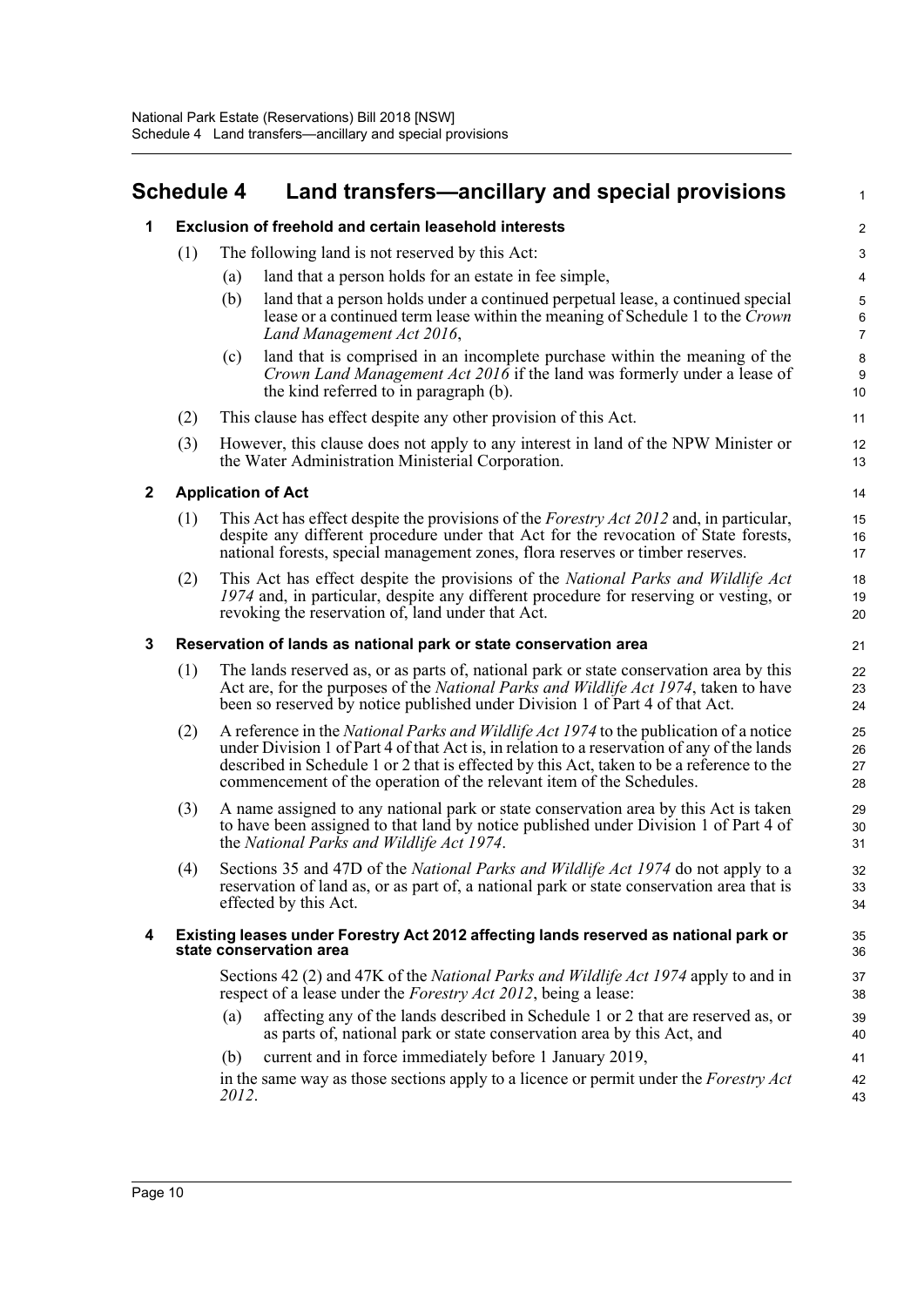| 5 | Access roads within national park or state conservation area |                                                                                                                                                                                                                                                                                                                                                                                                                                                                     |                                                                                                                                                                                                                                                                                                                                                           |                                    |  |  |
|---|--------------------------------------------------------------|---------------------------------------------------------------------------------------------------------------------------------------------------------------------------------------------------------------------------------------------------------------------------------------------------------------------------------------------------------------------------------------------------------------------------------------------------------------------|-----------------------------------------------------------------------------------------------------------------------------------------------------------------------------------------------------------------------------------------------------------------------------------------------------------------------------------------------------------|------------------------------------|--|--|
|   | (1)                                                          | In this clause:                                                                                                                                                                                                                                                                                                                                                                                                                                                     |                                                                                                                                                                                                                                                                                                                                                           |                                    |  |  |
|   |                                                              | access roads means the roads, tracks, trails and other means of access referred to in<br>subclause $(2)$ (a)–(c).                                                                                                                                                                                                                                                                                                                                                   |                                                                                                                                                                                                                                                                                                                                                           |                                    |  |  |
|   |                                                              | <i>private land holding</i> means land held:                                                                                                                                                                                                                                                                                                                                                                                                                        |                                                                                                                                                                                                                                                                                                                                                           |                                    |  |  |
|   |                                                              | (a)                                                                                                                                                                                                                                                                                                                                                                                                                                                                 | by an owner within the meaning of the National Parks and Wildlife Act 1974,<br><b>or</b>                                                                                                                                                                                                                                                                  | $\boldsymbol{6}$<br>$\overline{7}$ |  |  |
|   |                                                              | (b)                                                                                                                                                                                                                                                                                                                                                                                                                                                                 | as a holding within the meaning of the Crown Land Management Act 2016.                                                                                                                                                                                                                                                                                    | 8                                  |  |  |
|   | (2)                                                          |                                                                                                                                                                                                                                                                                                                                                                                                                                                                     | This clause applies to and in respect of the following access roads situated within the<br>lands described in Schedule 1 or 2 immediately before 1 January 2019:                                                                                                                                                                                          | 9<br>10                            |  |  |
|   |                                                              | (a)                                                                                                                                                                                                                                                                                                                                                                                                                                                                 | roads of access within the meaning of section 37 of the Forestry Act 2012 (or<br>section 33A of the <i>Forestry Act 1916</i> ),                                                                                                                                                                                                                           | 11<br>12                           |  |  |
|   |                                                              | (b)                                                                                                                                                                                                                                                                                                                                                                                                                                                                 | roads, tracks, trails and other means of access used, immediately before<br>1 January 2019, for access to private land holdings within those lands,                                                                                                                                                                                                       | 13<br>14                           |  |  |
|   |                                                              | (c)                                                                                                                                                                                                                                                                                                                                                                                                                                                                 | roads, tracks, trails and other means of access through those lands to State<br>forests or private land holdings that adjoin or are in the vicinity of the lands.                                                                                                                                                                                         | 15<br>16                           |  |  |
|   | (3)                                                          |                                                                                                                                                                                                                                                                                                                                                                                                                                                                     | The access roads to which this clause applies are not, on 1 January 2019, reserved as,<br>or as part of, a national park or state conservation area by this Act but vest in the<br>NPW Minister on behalf of the Crown for the purposes of Part 11 of the National<br>Parks and Wildlife Act 1974 for an estate in fee simple, freed and discharged from: | 17<br>18<br>19<br>20               |  |  |
|   |                                                              | (a)                                                                                                                                                                                                                                                                                                                                                                                                                                                                 | all trusts, obligations, estates, interests, rights of way or other easements, and                                                                                                                                                                                                                                                                        | 21                                 |  |  |
|   |                                                              | (b)                                                                                                                                                                                                                                                                                                                                                                                                                                                                 | any dedication, reservation, Crown grant or vesting to which the lands were<br>subject, and any such dedication, reservation, grant or vesting is revoked.                                                                                                                                                                                                | 22<br>23                           |  |  |
|   | (4)                                                          |                                                                                                                                                                                                                                                                                                                                                                                                                                                                     | The access roads may continue, subject to this clause, to be used for the purposes for<br>which they were used immediately before 1 January 2019.                                                                                                                                                                                                         | 24<br>25                           |  |  |
|   | (5)                                                          | The NPW Minister must, under section 149 of the National Parks and Wildlife Act<br>1974, grant a right of way over an access road to which this clause applies for the<br>benefit of a private land holding in order to replace any right of way duly granted<br>under section 34 of the <i>Forestry Act 2012</i> (or under section 20A of the <i>Forestry Act</i><br>1916) for the benefit of that land holding and in force immediately before 1 January<br>2019. |                                                                                                                                                                                                                                                                                                                                                           |                                    |  |  |
|   | (6)                                                          | The NPW Minister may from time to time revoke or vary the grant of a right of way<br>under subclause (5).                                                                                                                                                                                                                                                                                                                                                           |                                                                                                                                                                                                                                                                                                                                                           |                                    |  |  |
|   | (7)                                                          |                                                                                                                                                                                                                                                                                                                                                                                                                                                                     | Before 1 January 2022, the NPW Minister must, by one or more orders published in<br>the Gazette, declare which of the access roads to which this clause applies:                                                                                                                                                                                          | 34<br>35                           |  |  |
|   |                                                              | (a)                                                                                                                                                                                                                                                                                                                                                                                                                                                                 | are excluded from reservation as part of a national park or state conservation<br>area, or                                                                                                                                                                                                                                                                | 36<br>37                           |  |  |
|   |                                                              | (b)                                                                                                                                                                                                                                                                                                                                                                                                                                                                 | are not so excluded and are reserved as part of the national park or state<br>conservation area in which they are situated.                                                                                                                                                                                                                               | 38<br>39                           |  |  |
|   | (8)                                                          |                                                                                                                                                                                                                                                                                                                                                                                                                                                                     | An order under subclause (7) may be published only with the concurrence of the<br>Minister administering the <i>Forestry Act 2012</i> .                                                                                                                                                                                                                   | 40<br>41                           |  |  |
|   | (9)                                                          |                                                                                                                                                                                                                                                                                                                                                                                                                                                                     | On the publication of an order under subclause (7):                                                                                                                                                                                                                                                                                                       | 42                                 |  |  |
|   |                                                              | (a)                                                                                                                                                                                                                                                                                                                                                                                                                                                                 | the access roads that are referred to in the order as excluded from reservation<br>as part of a national park or state conservation area remain vested in the NPW                                                                                                                                                                                         | 43<br>44                           |  |  |
|   |                                                              |                                                                                                                                                                                                                                                                                                                                                                                                                                                                     | Minister for the purposes of Part 11 of the National Parks and Wildlife Act<br>1974 and may, subject to this clause, continue to be used for the purposes for<br>which they were used immediately before 1 January 2019, and                                                                                                                              | 45<br>46<br>47                     |  |  |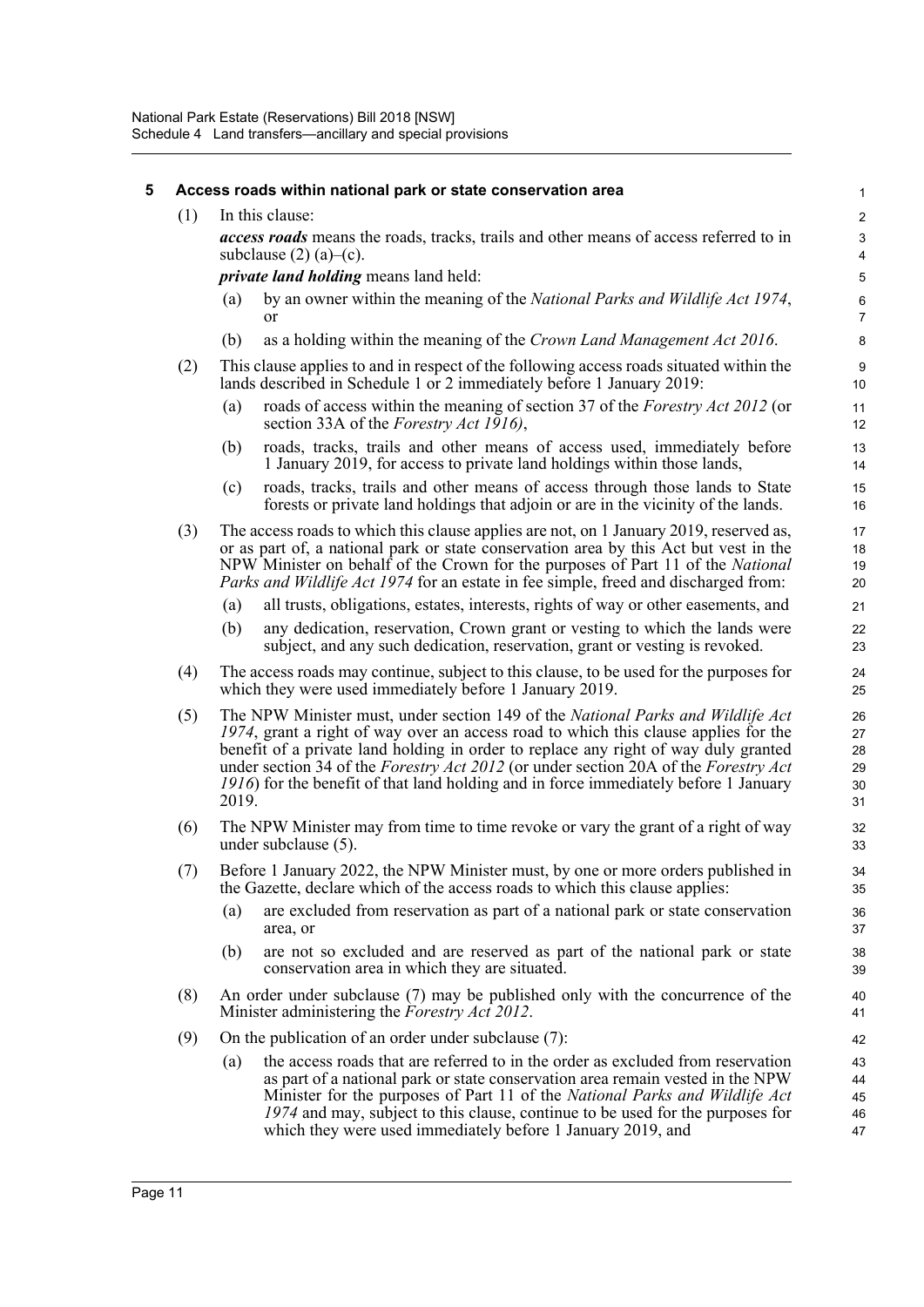|   |      | (b)                                                                                                                                                                                                                                                                              |                 | the access roads that are not so excluded are reserved as part of the national<br>park or state conservation area within which they are situated.                                                                                                                                                                                                | $\mathbf{1}$<br>$\overline{2}$ |
|---|------|----------------------------------------------------------------------------------------------------------------------------------------------------------------------------------------------------------------------------------------------------------------------------------|-----------------|--------------------------------------------------------------------------------------------------------------------------------------------------------------------------------------------------------------------------------------------------------------------------------------------------------------------------------------------------|--------------------------------|
|   | (10) | Nothing in this clause affects the exercise of any power, authority, duty or function<br>by the NPW Minister or any other person under and in accordance with the National<br><i>Parks and Wildlife Act 1974</i> in relation to any access road to which this clause<br>applies. |                 | 3<br>$\overline{\mathbf{4}}$<br>$\mathbf 5$<br>6                                                                                                                                                                                                                                                                                                 |                                |
|   | (11) |                                                                                                                                                                                                                                                                                  |                 | While a private land holding is in private ownership, nothing in this clause authorises<br>the NPW Minister to close any access road that comprises the only practical means<br>of access to the land holding.                                                                                                                                   | $\overline{7}$<br>8<br>9       |
|   | (12) |                                                                                                                                                                                                                                                                                  |                 | This clause has effect despite the provisions of the <i>Forestry Act 2012</i> .                                                                                                                                                                                                                                                                  | 10                             |
| 6 |      |                                                                                                                                                                                                                                                                                  |                 | Non-application of section 138 of Roads Act 1993                                                                                                                                                                                                                                                                                                 | 11                             |
|   |      |                                                                                                                                                                                                                                                                                  |                 | Section 138 of the <i>Roads Act 1993</i> does not apply to anything done under a provision<br>of this Act in relation to a road that is, or is on, land reserved under this Act.                                                                                                                                                                 | 12<br>13                       |
| 7 |      |                                                                                                                                                                                                                                                                                  |                 | Provisions relating to certain existing access roads                                                                                                                                                                                                                                                                                             | 14                             |
|   | (1)  |                                                                                                                                                                                                                                                                                  | In this clause: |                                                                                                                                                                                                                                                                                                                                                  | 15                             |
|   |      |                                                                                                                                                                                                                                                                                  |                 | <i>access road</i> means an access road to which clause 5 of this Schedule applies.                                                                                                                                                                                                                                                              | 16                             |
|   |      |                                                                                                                                                                                                                                                                                  |                 | exclusion order means an order under clause 5 (7) of this Schedule that excludes an<br>access road from reservation under this Act.                                                                                                                                                                                                              | 17<br>18                       |
|   | (2)  | At the time an exclusion order is made, the NPW Minister may, by order published<br>in the Gazette, determine a width (not being a width greater than 30 metres) for an<br>access road that is to be excluded from reservation under this Act by the exclusion<br>order.         |                 | 19<br>20<br>21<br>22                                                                                                                                                                                                                                                                                                                             |                                |
|   | (3)  |                                                                                                                                                                                                                                                                                  |                 | An order under subclause (2) may:                                                                                                                                                                                                                                                                                                                | 23                             |
|   |      | (a)                                                                                                                                                                                                                                                                              |                 | be made only with the concurrence of the Minister administering the <i>Forestry</i><br>Act 2012, and                                                                                                                                                                                                                                             | 24<br>25                       |
|   |      | (b)                                                                                                                                                                                                                                                                              |                 | be made by the same order that constitutes the exclusion order concerned, and                                                                                                                                                                                                                                                                    | 26                             |
|   |      | (c)                                                                                                                                                                                                                                                                              |                 | be made only if the NPW Minister has determined it is appropriate after<br>considering:                                                                                                                                                                                                                                                          | 27<br>28                       |
|   |      |                                                                                                                                                                                                                                                                                  | (i)             | the objects of the <i>National Parks and Wildlife Act 1974</i> , and                                                                                                                                                                                                                                                                             | 29                             |
|   |      |                                                                                                                                                                                                                                                                                  | (i)             | whether a road of the determined width is necessary to provide access<br>to land in the vicinity of the road or to provide an appropriate setback<br>from the carriageway of the road.                                                                                                                                                           | 30<br>31<br>32                 |
|   | (4)  |                                                                                                                                                                                                                                                                                  |                 | On the making of an order under subclause (2):                                                                                                                                                                                                                                                                                                   | 33                             |
|   |      | (a)                                                                                                                                                                                                                                                                              |                 | land of the determined width that follows the centreline of the access road (as<br>it existed before the order was made) vests, if it is not already vested, in the<br>NPW Minister on behalf of the Crown for the purposes of Part 11 of the<br>National Parks and Wildlife Act 1974 for an estate in fee simple, freed and<br>discharged from: | 34<br>35<br>36<br>37<br>38     |
|   |      |                                                                                                                                                                                                                                                                                  | (i)             | all trusts, obligations, estates, interests, rights of way or other<br>easements, and                                                                                                                                                                                                                                                            | 39<br>40                       |
|   |      |                                                                                                                                                                                                                                                                                  | (ii)            | any dedication, reservation, Crown grant or vesting to which the land is<br>subject, and any such dedication, reservation, grant or vesting is<br>revoked, and                                                                                                                                                                                   | 41<br>42<br>43                 |
|   |      | (b)                                                                                                                                                                                                                                                                              |                 | the land referred to in paragraph (a) is taken to be an access road and may<br>continue to be used for the purposes for which it was used immediately before<br>the making of the order, and                                                                                                                                                     | 44<br>45<br>46                 |